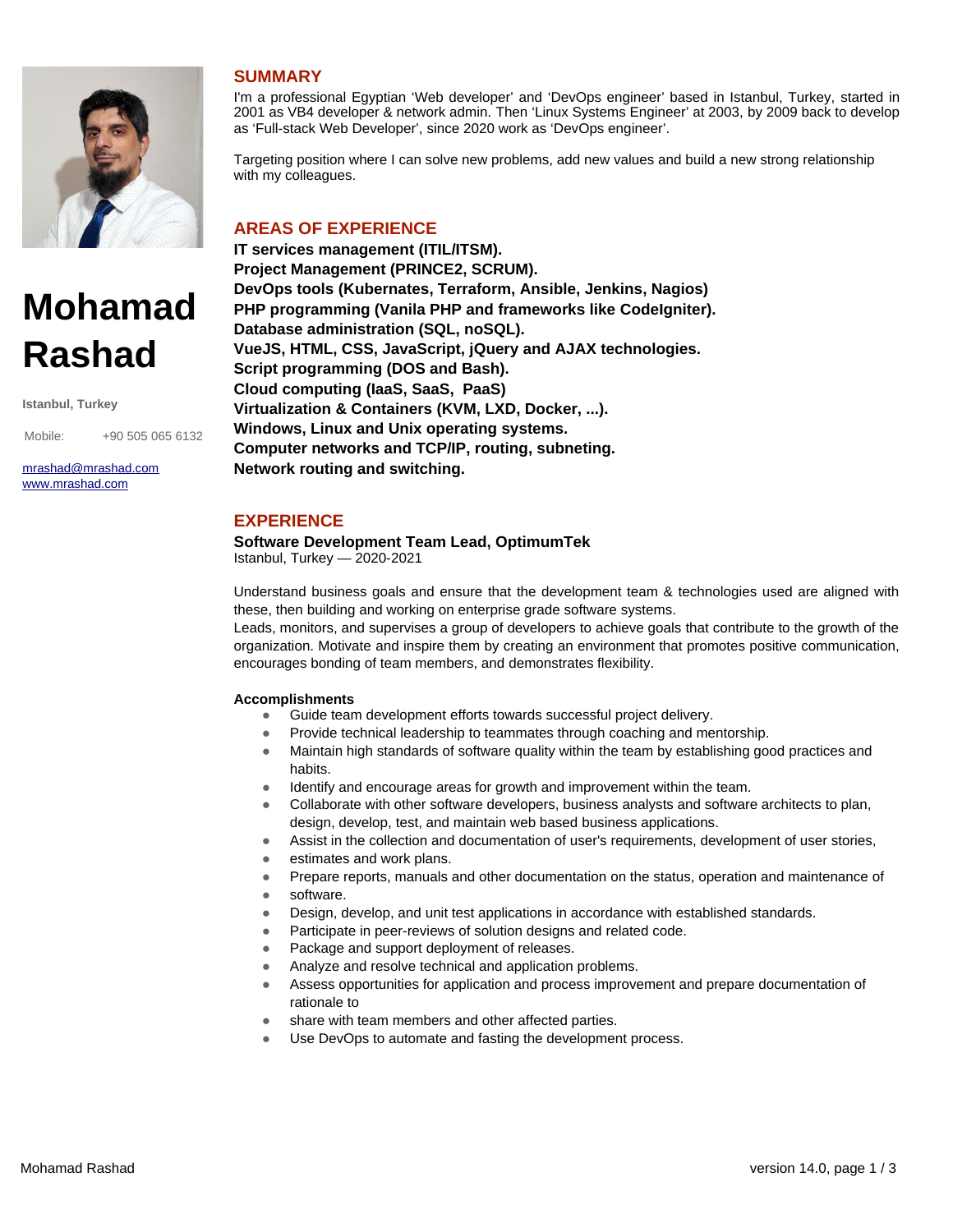## **Full-stack WEB developer & DevOps, Freelancer**

Istanbul, Turkey — 2018-2019

Deliver DevOps & WEB applications for local and online clients, challenging responsibilities to utilize my skills, experience and technical knowledge for the growth of my clients business.

#### **Accomplishments**

- Build full DevOps solution, including VPS building, docker orchestration cluster, CI/CD pipelines
- Designed and built a simple ERP system for Jewelers to manage buy, make and sell.
- Designed and built a eCommerce system for a web hosting service provider.
- Designed and built a guest management system for a tourist agency.
- Build WordPress add-on (5 projects).
- Development of PHP & VueJS applications (8 projects).
- Design and implementation of static Websites (8 projects)

#### **PHP & WordPress Developer, Teqnia**

6 th October city, Giza, Egypt — 2012-2017

Develop and deliver software solutions for customers, provides technical solutions for business problems. Recognizes system deficiencies and implements effective solutions.

- Keeps project manager well-informed of status of development effort and serves as liaison between development staff and project manager.
- Communicates and enforces coding standards.
- Building WordPress sites and add-on for customer needs.
- Insure delivers high-quality services to our clients to gain customer satisfaction.

#### **Accomplishments (with colleagues support)**

- Develop/Implement customer applications solving business problems (15 projects).
- Consulting IT solutions for business problems (43 projects).

## **Head Linux administrator, Ministry of Interiors**

Manama, Bahrain — 2008-2010

Managing Linux servers work as Oracle DB servers and 5 Sun Solaris servers work as "SunRay" servers, and applying of standards to meet ISO 27001 certificate requirements.

#### **Accomplishments**

- Optimize kernel options for our servers work.
- Optimize SunRay configurations to enhance performance as needs.
- Automating daily tasks using Bash, Python and PHP scripts.
- Linux system Install, Configure, Administrate and performance tuning.
- Solve all bottlenecks and failures as they occur.
- Create, monitor, and maintain backup and central logging solution.

**Reference Available Upon Request**